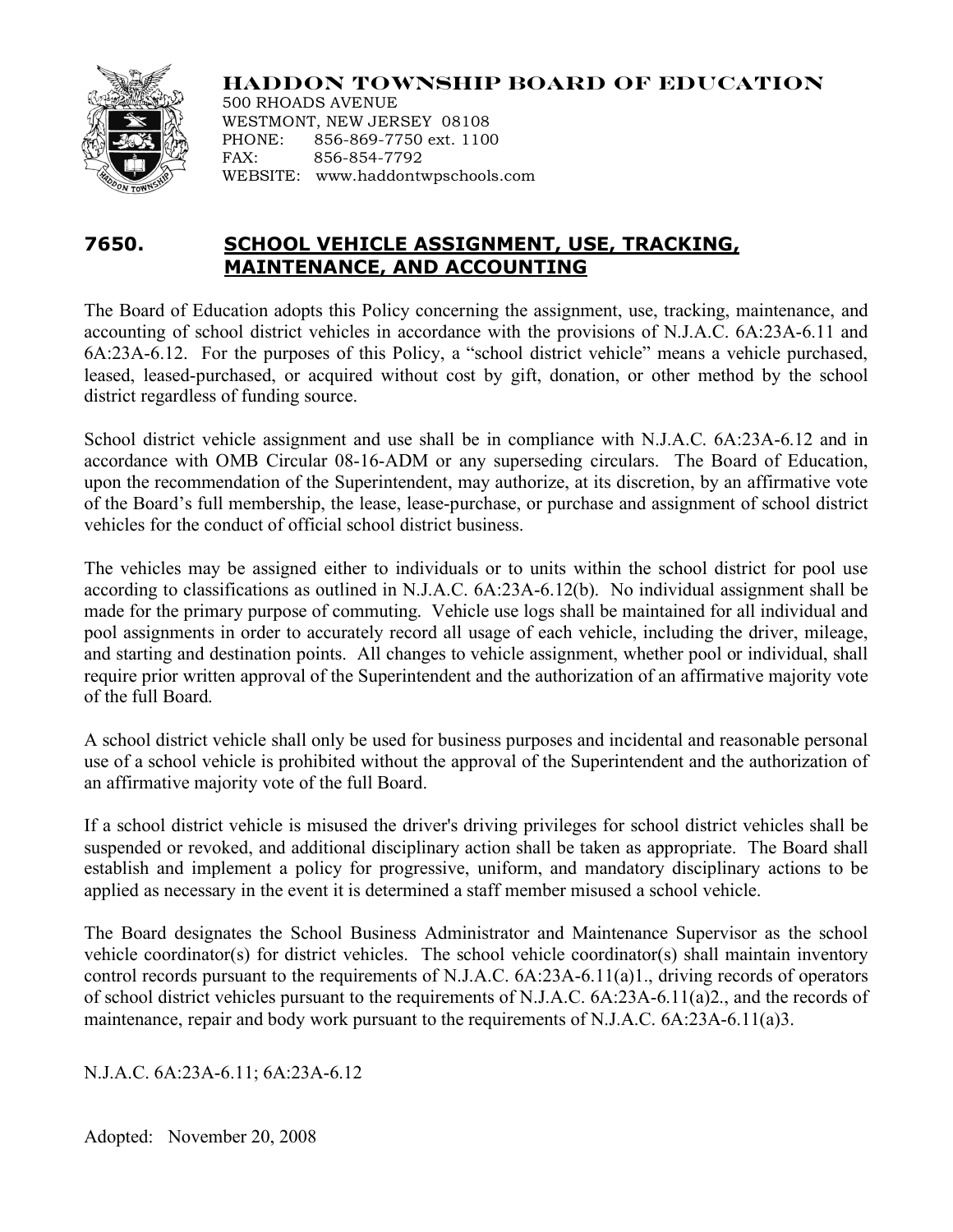## **HADDON TOWNSHIP BOARD OF EDUCATION** Regulations for Policy #7650

### **R 7650. SCHOOL VEHICLE ASSIGNMENT, USE, TRACKING, MAINTENANCE, AND ACCOUNTING**

### A. School Vehicle Assignment and Use

The Board of Education, upon the recommendation of the Superintendent, may authorize, at its discretion, by an affirmative vote of the Board's full membership, the lease, lease-purchase, or purchase and assignment of school district vehicles for the conduct of official school district business.

- 1. The vehicles may be assigned either to individuals or to units within the school district for pool use according to the following classifications:
	- a. Vehicles may be assigned permanently and individually to the Superintendent, School Business Administrator/Board Secretary, the staff member serving as head of facilities services, the staff member serving as head of security services or other supervisory employees who, based on their job duties, may be called upon on a twenty-four hour, seven day-a-week basis. No individual assignment shall be made for the primary purpose of commuting.
	- b. A unit may be permanently assigned one or more school district pool vehicles only if employees of the unit will collectively use the vehicle or each vehicle for more than an average of 750 miles per month on official school district business. Pool vehicles shall not be used for the purpose of commuting and shall remain at a school district facility when not in official use.
- 2. Board members or employees may be temporarily assigned a school district vehicle for travel events.
- 3. In the event the operator of a school district vehicle believes their personal health (temporary or long-term) may impair their ability to safely operate a school vehicle, the operator shall inform their immediate supervisor and the school vehicle coordinator of the health problem and the expected duration of impairment. The operator's immediate supervisor or the school vehicle coordinator may coordinate a physical examination for the staff member in accordance with Policy 3160 or 4160.
- 4. Smoking, as defined in Policy 7434, is prohibited on "school grounds" and therefore, in accordance with the definition of school grounds in Policy 7434, smoking is prohibited in a school district vehicle at any time.
- 5. Vehicle use logs shall be maintained for all individual and pool assignments in order to accurately record all usage of each vehicle, including the driver, mileage, and starting and destination points.
- 6. All complaints of a potential misuse shall be investigated by the school vehicle coordinator and/or appropriate administrator and appropriate disciplinary action shall be taken. Any disciplinary action shall be progressive and uniform depending on the specific misuse.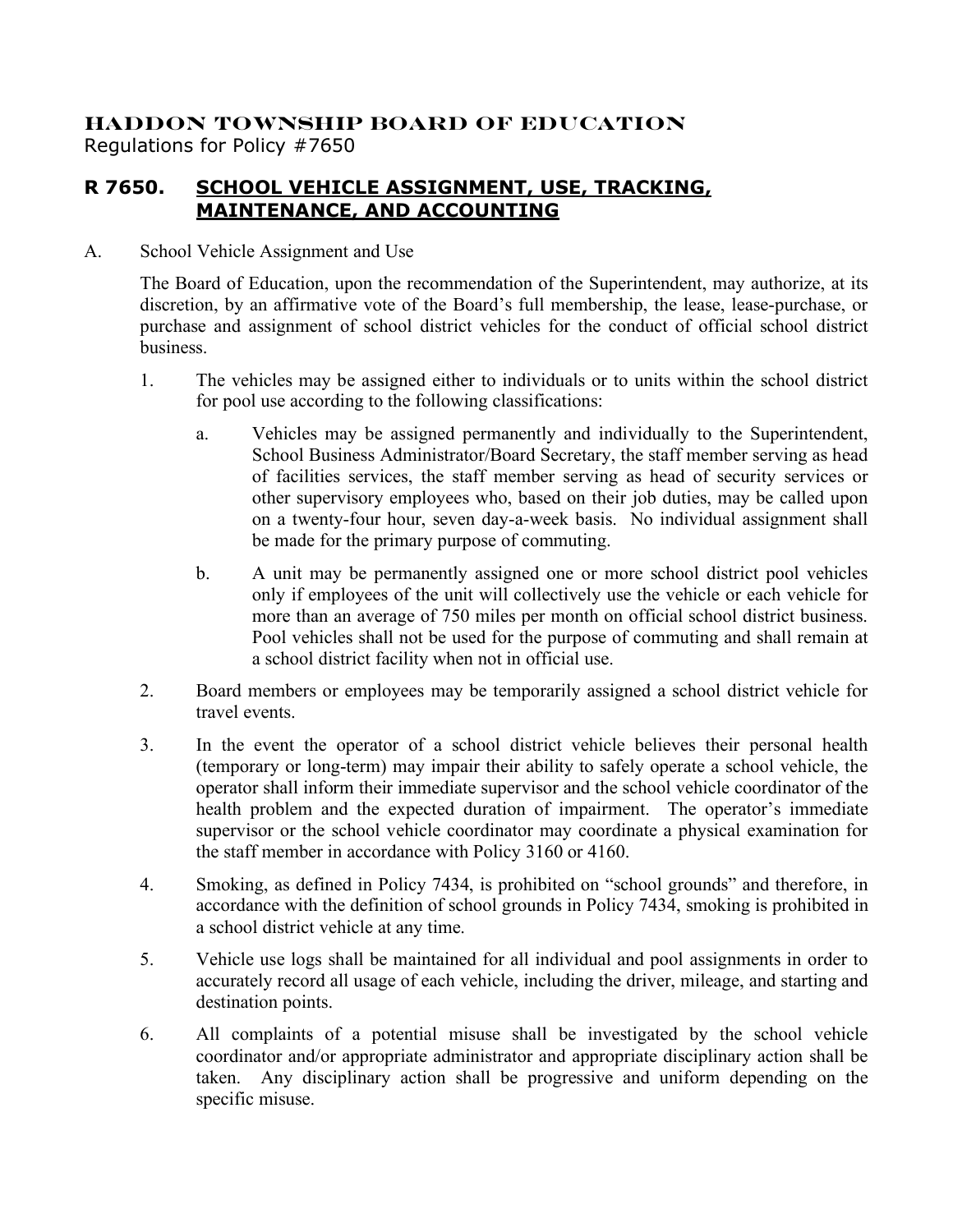- 7. All changes to vehicle assignment, whether pool or individual, shall require prior written approval of the Superintendent and the authorization of an affirmative majority vote of the full Board.
- 8. No luxury vehicle, one which exceeds the greater of \$30,000 or any current dollar limit established in IRS law or regulation, shall be purchased, lease-purchased, or leased by the school district. If a vehicle is assigned to the Superintendent, it may be a full size or intermediate, four-door sedan of the non-luxury class. All other vehicles shall be compact sedans, unless special passenger, cargo, equipment, or use requirements make the standard vehicle unsuitable for documented school district needs.
- 9. All damage to school district vehicles, regardless of cause, shall be reported within twenty-four hours to the school vehicle coordinator and the employee assigned to file insurance claims.
- 10. No physical alterations shall be made to a vehicle without prior Board approval.
- 11. Operators of a school district vehicle shall possess a valid driver's license to operate a vehicle in New Jersey. The school vehicle coordinator(s) shall be responsible to maintain a copy of each driver's license on file. In the event a driver's license is revoked, suspended or otherwise makes the driver unable to operate a school district vehicle in accordance with law, the driver shall immediately notify the school vehicle coordinator, who will immediately revoke the driver's authorization to operate a school district vehicle.
- 12. When a vehicle is due for routine maintenance in accordance with the manufacturer's schedule, the driver of an individually assigned vehicle or, in the case of a pool vehicle, the school vehicle coordinator shall be responsible for ensuring the vehicle receives the scheduled service.
- 13. A driver assigned a school district vehicle shall be responsible for the security of the vehicle and its contents.
- 14. Drivers shall be personally responsible for all fines accrued as a result of traffic violations related to operation of school district vehicles.
- 15. The driver, or the driver's supervisor, if the driver is incapacitated, of a school district vehicle involved in an accident resulting in damage to the school district vehicle or other vehicle shall file, within twenty-four hours of the accident, a detailed written report with the school vehicle coordinator and the school district staff member responsible for making insurance claims.
- 16. Police shall be immediately notified of an accident by the driver or school vehicle coordinator, if the driver is incapacitated. A copy of the police report shall be submitted to the school vehicle coordinator and the school district staff member responsible for making insurance claims as soon as possible.
- 17. If a school district vehicle is misused in any of the following ways, the driver's driving privileges for school district vehicles shall be suspended or revoked, and additional disciplinary action shall be taken as appropriate:
	- a. Frequent violation of traffic laws;
	- b. Flagrant violation of traffic laws;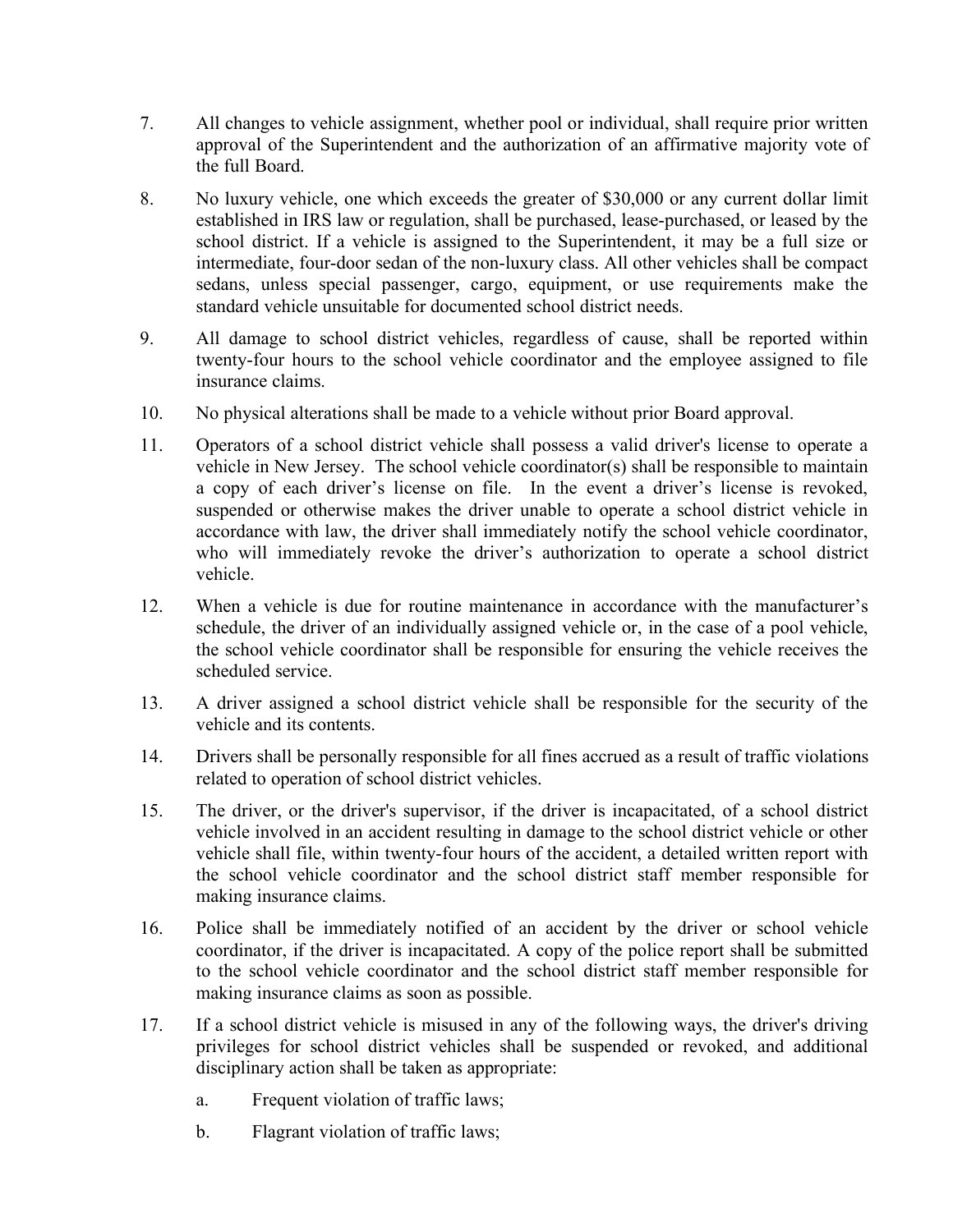- c. Operation of a vehicle which the police or insurance company determined was the cause of an accident;
- d. Use of a vehicle for unauthorized use whether personal use, business use, or commuting;
- e. Violation of these rules or school district policy governing the assignment, use, operation, repair, and/or maintenance of vehicles. This includes the failure to submit a vehicle for routine maintenance as called for in the manufacturer's routine maintenance schedule;
- f. Operation of a vehicle while impaired to any degree, or under the influence of alcohol or narcotics as defined by State statutes;
- g. Use of a school district vehicle by an unauthorized individual while assigned to an employee;
- h. Use of a school district vehicle to transport any person or child, other than in the course of their assigned duties and responsibilities; and/or
- i. Use of radar detectors in school district vehicles.

The Board shall implement a progressive and uniform mandatory disciplinary program to be applied as necessary in the event it is determined a staff member misused a school vehicle.

### B. School Vehicle Inventory Control Record

The school vehicle coordinator(s) shall be responsible to maintain the following inventory control records for every school district vehicle:

- 1. Vehicle make, model and year;
- 2. Vehicle identification numbers (VIN);
- 3. Original purchase price;
- 4. Date purchased;
- 5. License plate number;
- 6. Person assigned or pool if not individually assigned;
- 7. Driver's license number of person assigned and the expiration date;
- 8. Insurer and policy number of person assigned; and
- 9. Usage category such as regular business, maintenance, security, or pupil transportation.
- C. Driving Record of Operators of School District Vehicles

The school vehicle coordinator(s) shall be responsible to obtain and maintain the following driving records of operators of school district vehicles:

- 1. Name of driver;
- 2. Drivers license number and expiration date;
- 3. Insurer and policy number of person assigned;
- 4. Motor vehicle code violations;